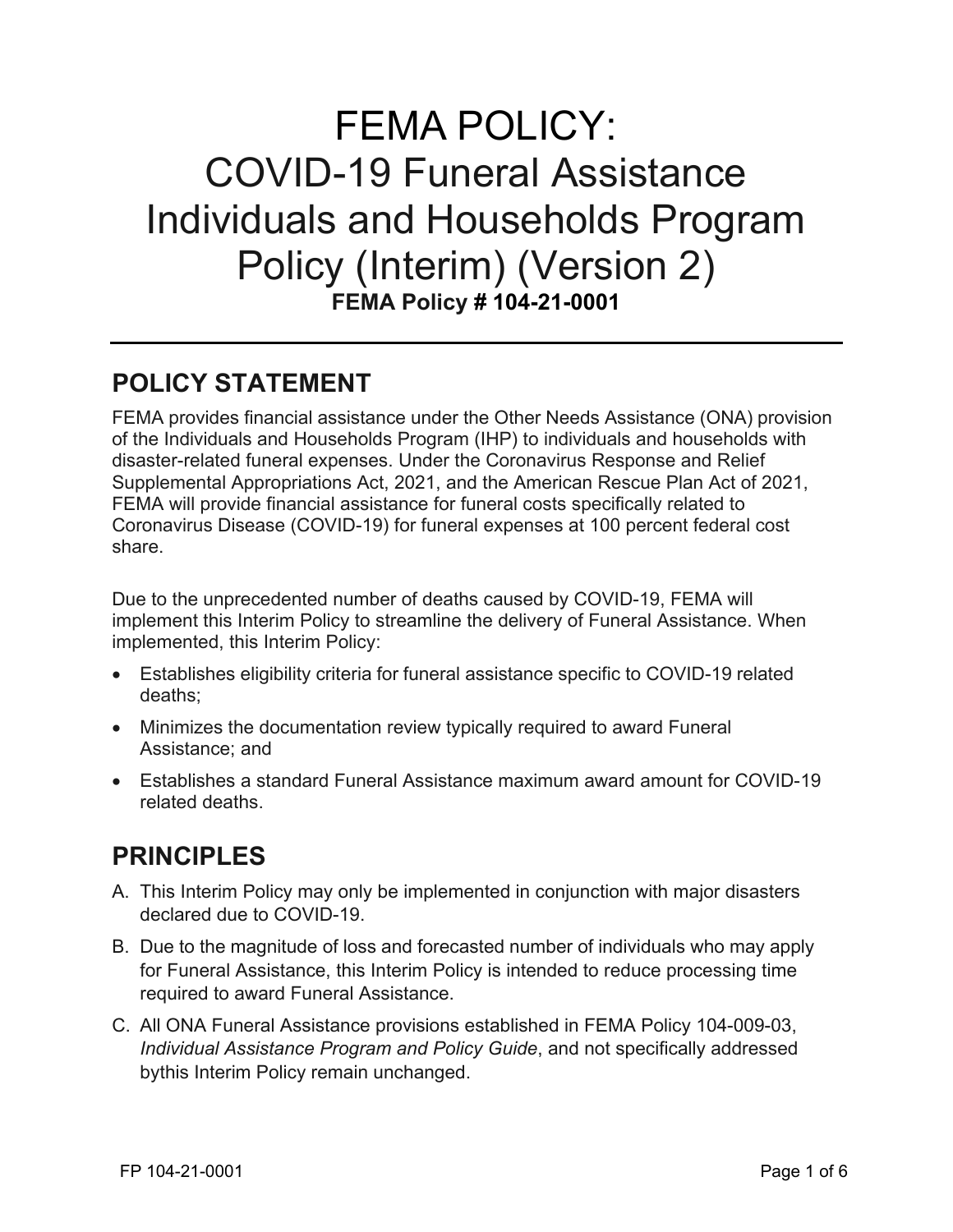# **REQUIREMENTS**

#### **A. FUNERAL ASSISTANCE ADMINISTRATION**

**Outcome:** All Funeral Assistance for COVID-19 related fatalities will be administered under the ONA FEMA Option.

- 1. To ensure consistent and timely implementation, all Funeral Assistance for COVID-19 related fatalities will be administered under the ONA FEMA Option where FEMA administers the program.
- 2. Eligible funeral expenses incurred by the applicant will be provided at 100 percent federal funding of costs.
- 3. Funeral Assistance may be provided when the death is attributed to COVID-19 in the state, territory, or tribe (hereinafter referred to as STT) in which the death occurred, as indicated on the death certificate. The applicant's registration will be associated with the major disaster declaration for the State or Territory in which the death occurred.
	- a. Tribal members may apply and receive assistance under the applicable state or territory declaration. No agreement between the tribal government and state or territory is required by FEMA in order for tribal members to receive assistance.
- 4. All registrations for Funeral Assistance will be completed via FEMA's telephone or teletypewriter call center capabilities. No online registrations will be accepted.

#### **B. FUNERAL ASSISTANCE CONDITIONS OF ELIGIBILITY**

**Outcome:** FEMA will verify applicant eligibility prior to awarding Funeral Assistance. Applicants must meet the following conditions in order to receive Funeral Assistance:

- 1. The applicant must be a U.S. citizen, non-citizen national, or qualified alien. There is no requirement for the decedent to have been a U.S. citizen, non-citizen national, or qualified alien.
- 2. FEMA must be able to verify the applicant's identity.
- 3. Funeral expenses must be incurred by the applicant on or after January 20, 2020.
- 4. Funeral expenses must not be covered by other sources. Other sources may include funeral or burial insurance or financial assistance from voluntary agencies, applicable government programs/agencies, or other entities.
- 5. The applicant must present one of the following forms of documentation indicating the death was related to COVID-19:
	- a. A death certificate that attributes the death to COVID-19, or
		- i. The Centers for Disease Control and Prevention (CDC) [\(Vital](https://www.cdc.gov/nchs/data/nvss/vsrg/vsrg03-508.pdf)  [Statistics](https://www.cdc.gov/nchs/data/nvss/vsrg/vsrg03-508.pdf) Reporting Guidance, Rep. No. [3, April 2020\)](https://www.cdc.gov/nchs/data/nvss/vsrg/vsrg03-508.pdf)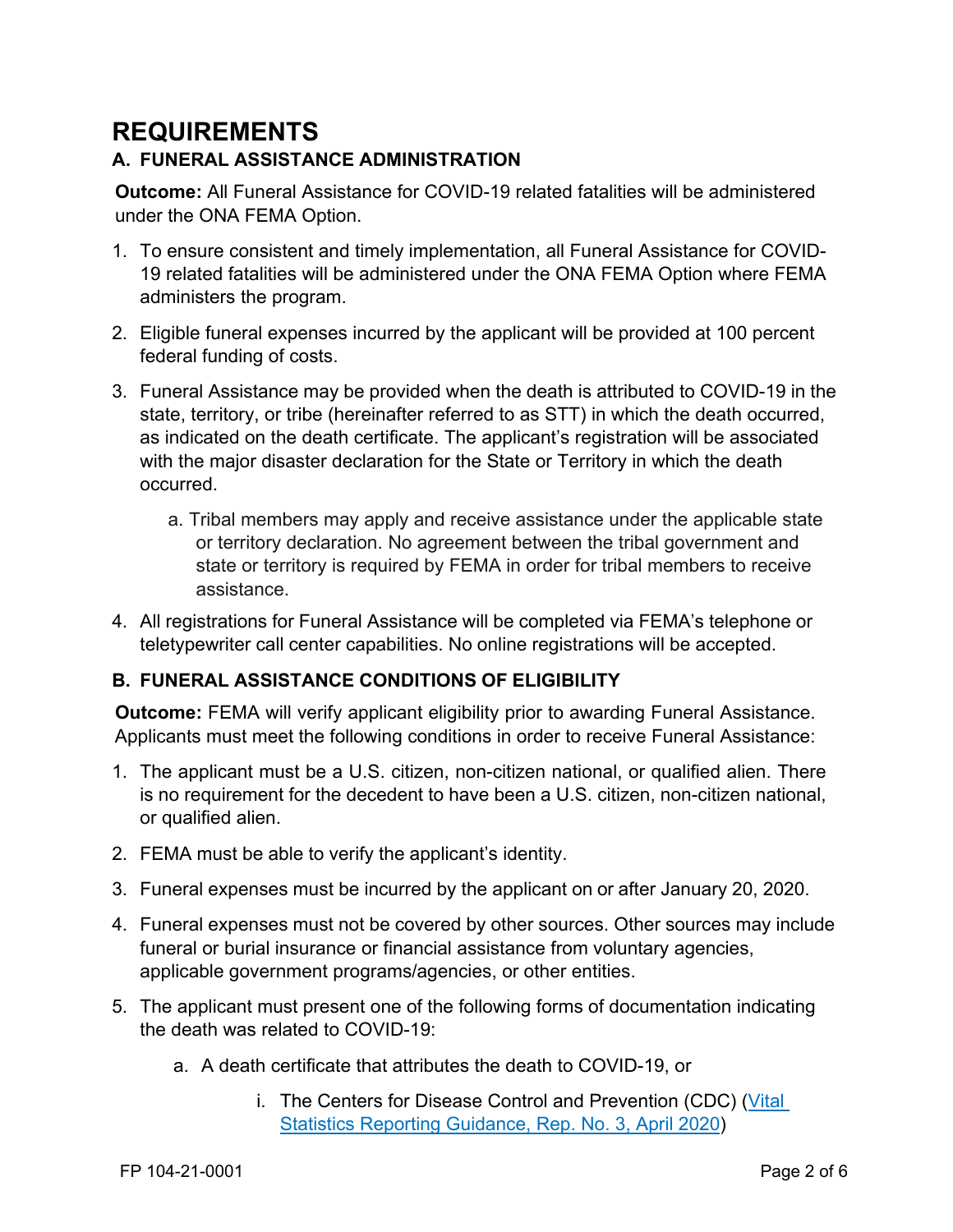established guidance regarding death certifications for COVID-19, which states: *If COVID-19 played a role in the death, this condition should be specified on the death certificate. In many cases, it is likely that it will be the underlying cause of death, as it can lead to various life-threatening conditions, such as pneumonia and acute respiratory distress syndrome*.

- ii. Death certificates indicating the death "may have been caused by" or "was likely a result of COVID-19" or "COVID-19 like symptoms" and similar phrases that indicate a high likelihood of COVID-19 are considered sufficient attribution.
- b. A death certificate that lacks clear attribution to COVID-19 and a statement signed by the certifying official on the death certificate, medical examiner, or coroner listing COVID-19 as a cause or contributing cause of death, for a death occurring between January 20, 2020 and May 16, 2020. The statement must provide an additional explanation, or causal pathway, linking the cause of death on the death certificate with COVID-19.
	- i. A statement from the certifying official, medical examiner, or coroner will not be accepted for deaths that occurred after May 16, 2020.
- 6. The death occurred in the United States, including the U.S. territories and the District of Columbia.
- 7. No other applicant received Funeral Assistance funds for the same decedent.

#### **C. FUNERAL ASSISTANCE DOCUMENTATION**

**Outcome:** Applicants must submit all required documentation before FEMA will award Funeral Assistance.

The following documentation is required to confirm eligibility for Funeral Assistance:

- 1. Death certificate: Applicants must provide an official death certificate or an official death certificate and statement from the certifying official, medical examiner, or coroner that meets the criteria outlined in B.5.
- 2. Proof of funeral expenses: Applicants must provide documentation demonstrating they incurred funeral expenses for the decedent. The documentation, such as receipts or funeral home contract, must include all the following information:
	- a. The applicant's name indicated as the responsible party for the expenses;
	- b. The total amount of the funeral expenses;
	- c. The decedent's name; and
	- d. The date funeral expenses were incurred.
- 3. Insurance or other funeral benefits: If the decedent had insurance covering funeral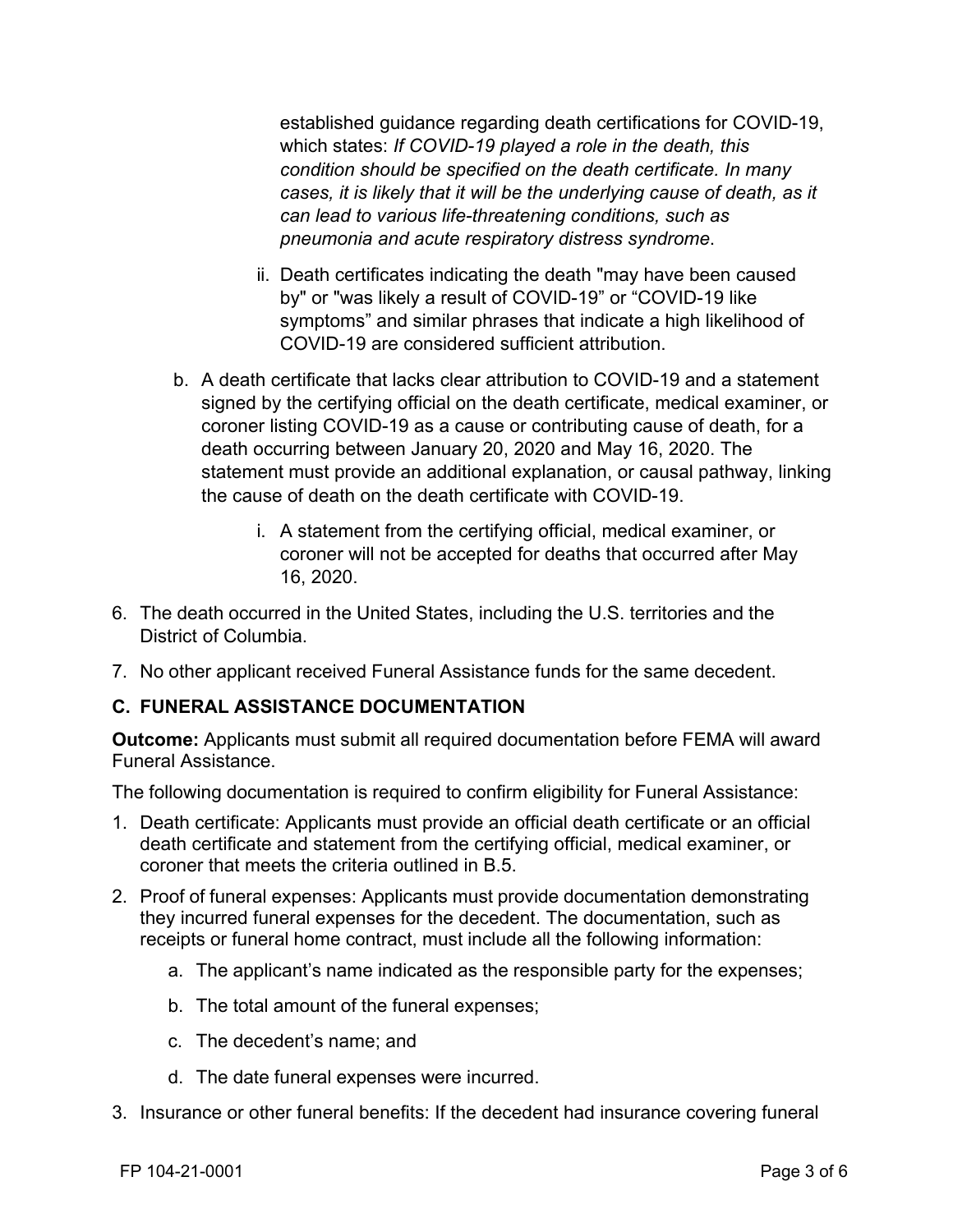costs and/or any form of Funeral Assistance was received from voluntary agencies, government agencies (state, tribal or other federal programs that pay for funeral or burial assistance, etc.), or other sources, the applicant must provide this documentation to FEMA.

- a. Applicants who indicate the decedent had insurance or received other forms of assistance covering funeral costs must provide documentation of the insurance proceeds, an insurance denial, or documentation of the other forms of assistance before receiving further consideration for Funeral Assistance.
- b. FEMA is required to recover funds awarded for Funeral Assistance that duplicate potential insurance proceeds and/or any form of Funeral Assistance receivedfrom other sources.
	- i. FEMA does not consider life insurance proceeds, death gratuities, or other forms of assistance not specifically intended to defray funeral costs as a duplication of benefit.

#### **D. FUNERAL ASSISTANCE AWARD**

**Outcome:** FEMA will utilize a standard process to determine eligible Funeral Assistance award amounts across all COVID-19 declarations.

- 1. An applicant may receive Funeral Assistance for actual funeral costs up to \$9,000 for each COVID-19 related funeral for which they are responsible and that occurred in an area covered by a COVID-19 disaster declaration including Individual Assistance. This assistance may be provided for multiple decedents under one registration up to the financial ONA maximum award for the fiscal year in which the disaster was declared. For COVID-19 disasters, the financial ONA maximum award is \$35,500.
	- a. Any funds received by the applicant for Lost Wages Supplemental Payment Assistance (LWA) up to \$1,800, authorized by the President to supplement the payment of lost wages as a result of COVID-19, also count toward an applicant's financial ONA maximum award.
	- b. When an applicant is eligible for more than \$33,700 (the maximum amount of ONA less the maximum amount of LWA) in Funeral Assistance, FEMA will coordinate with the state to determine the amount of LWA funds the applicant received and utilize that information in calculating the total eligible Funeral Assistance available to the applicant.
- 2. Funeral Assistance is intended to assist with expenses for funeral services and interment or cremation.
	- a. Eligible funeral service expenses include, but are not limited to: transportation for up to two individuals to identify the decedent; transfer of remains; casket or urn; burial plot or cremation niche; marker or headstone; clergy or officiant services; arrangement of the funeral ceremony; use of funeral home equipment or staff; interment; costs associated with producing and certifying multiple death certificates; and additional expenses mandated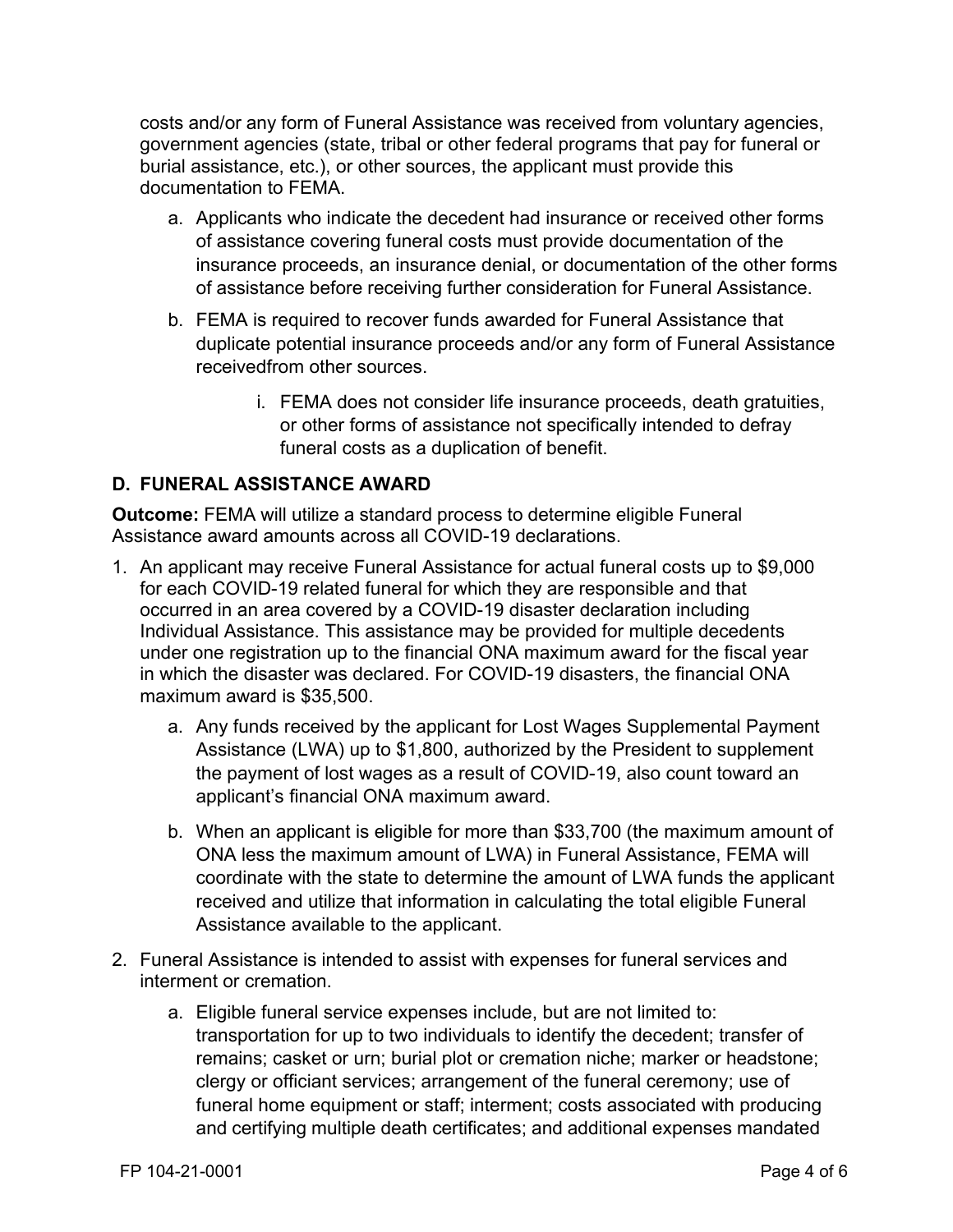by any applicable state or local government laws or ordinances.

- 3. The total amount of burial or funeral insurance proceeds and/or any other forms of Funeral Assistance received from other sources will be deducted from the total actual cost of the funeral expenses incurred prior to FEMA awarding Funeral Assistance for any remaining unmet needs up to the Funeral Assistance award amount maximum.
- 4. FEMA will only award Funeral Assistance for a decedent on a single registration.
	- a. If multiple individuals contribute toward funeral expenses, they must register with FEMA under the same registration as the applicant and co-applicant, or the first applicant that submits all required documentation will be awarded the Funeral Assistance for the decedent.
- 5. Applicants responsible for funeral expenses for multiple decedents may receive assistance under multiple registrations if the deaths occurred in different States and Territories. Each registration will be associated with the major disaster declaration for the State or Territory in which the death occurred.

 $\mathcal{O}$ de or

*Keith Turi Assistant Administrator, Recovery Directorate*

June 29, 2021 **Date**